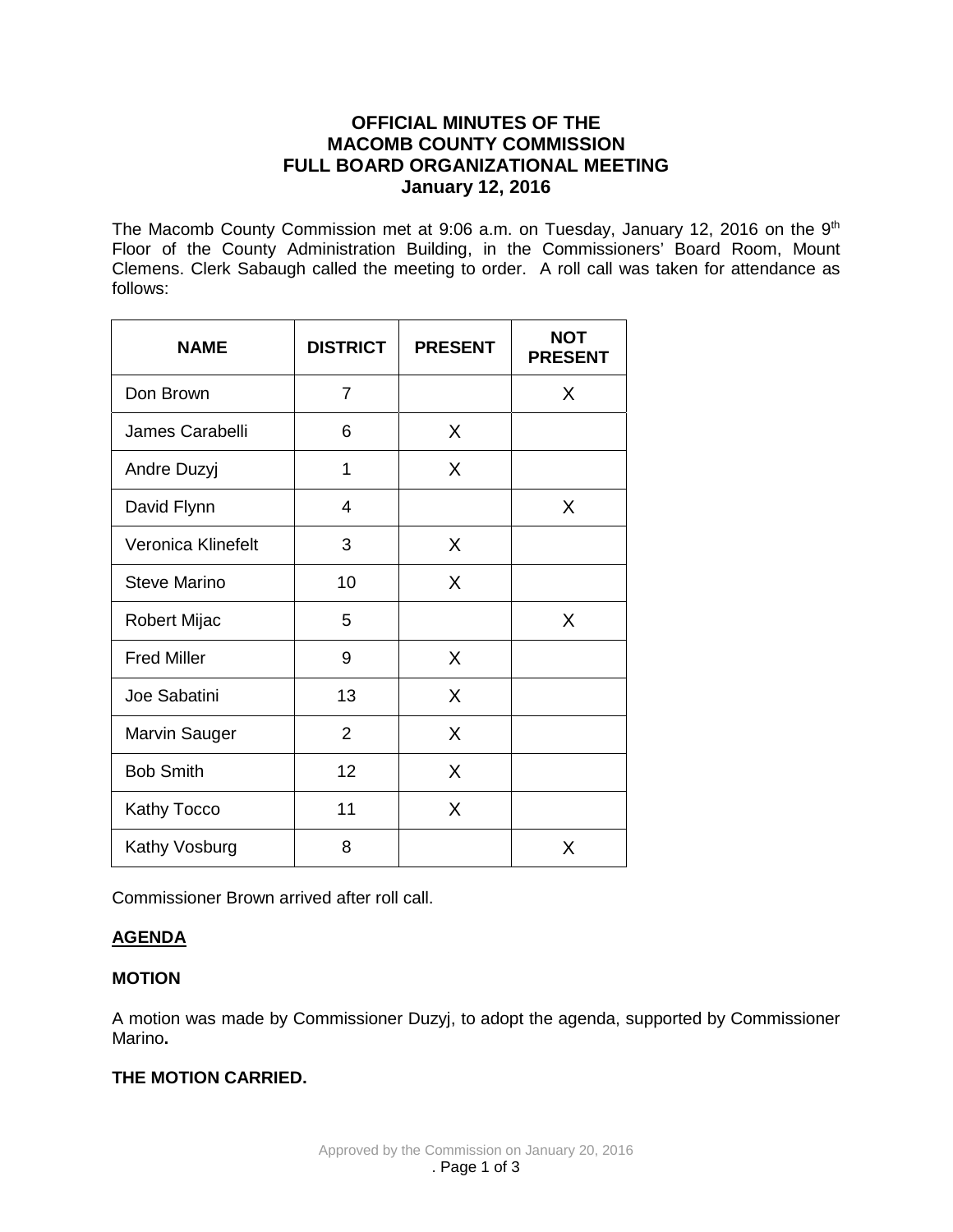OFFICIAL MINUTES MACOMB COUNTY COMMISSION FULL BOARD – ORGANIZATIONAL MEETING January 12, 2016

### **PUBLIC PARTICIPATION**

None

### **ELECTION OF OFFICERS:**

### **VICE-CHAIR**

**MOTION**

**R16-001** A motion was made by Commissioner Klinefelt, to nominate Commissioner Tocco as Vice-Chair for a one-year term ending December 31, 2016, supported by Commissioner Carabelli.

### **THE MOTION CARRIED.**

#### **SERGEANT-AT-ARMS**

#### **MOTION**

**R16-002** A motion was made by Commissioner Smith, to nominate Commissioner Marino as Sergeant-at-Arms for a one-year term ending December 31, 2016, supported by Commissioner Carabelli.

### **THE MOTION CARRIED.**

### **BOARD CHAIR COMMENTS**

None

### **NEW BUSINESS**

None

### **PUBLIC PARTICIPATION**

None